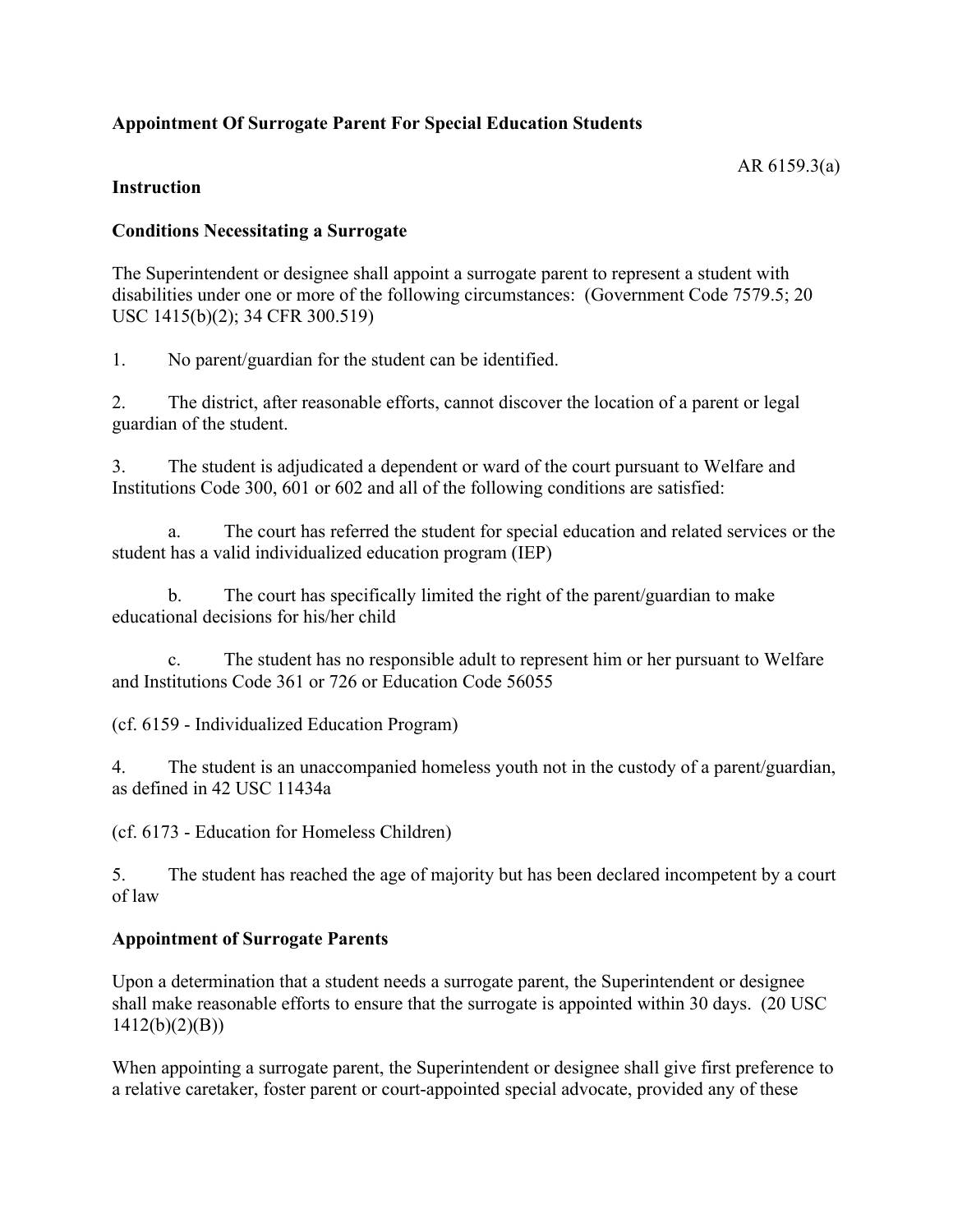individuals exists and is willing and able to serve. If none of these individuals is willing or able to act as a surrogate parent, the Superintendent or designee shall select the surrogate parent of his/her choice. If the student is moved from the home of the relative caretaker or foster parent who was appointed as the student's surrogate parent, the Superintendent or designee shall appoint another surrogate parent if a new appointment is necessary to ensure adequate representation of the student. (Government Code 7579.5)

(cf. 6173.1 - Education for Foster Youth)

The Superintendent or designee shall ensure that individuals to be appointed as surrogate parents have passed a criminal background check and have demonstrated interest and skill in working with students with disabilities.

Surrogate parents shall have no interests that conflict with the student's educational interests and shall have knowledge and skills that ensure adequate representation of the student. If a conflict of interest arises after the appointment of a surrogate parent, the Superintendent or designee shall terminate the appointment and appoint another surrogate parent. (34 CFR 300.519; Government Code 7579.5)

### **Duties of Surrogate Parent**

The surrogate parent shall have all the rights relative to the student's education that a parent has under the Individuals with Disabilities Education Act pursuant to 20 USC 1400-1482 and 34 CFR 300.1-300.818. The surrogate parent may represent the student in all matters relating to identification, assessment, instructional planning and development, educational placement, review and revision of the IEP, and in other matters relating to the provision of a free and appropriate public education. (Education Code 56050; Government Code 7579.5)

(cf. 6164.4 - Identification and Evaluation of Individuals for Special Education)

In addition, the representation of the surrogate parent shall include the provision of written consent to the IEP including nonemergency medical services, mental health treatment services, and occupational or physical therapy services pursuant to Government Code 7570-7587. (Education Code 56050)

(cf. 5141 - Health Care and Emergencies)

Surrogate parents shall volunteer their services to the district and serve without compensation. The district may reimburse them for mileage and other incidental expenses directly associated with their duties as surrogate parents.

(cf. 3350 - Travel Expenses)